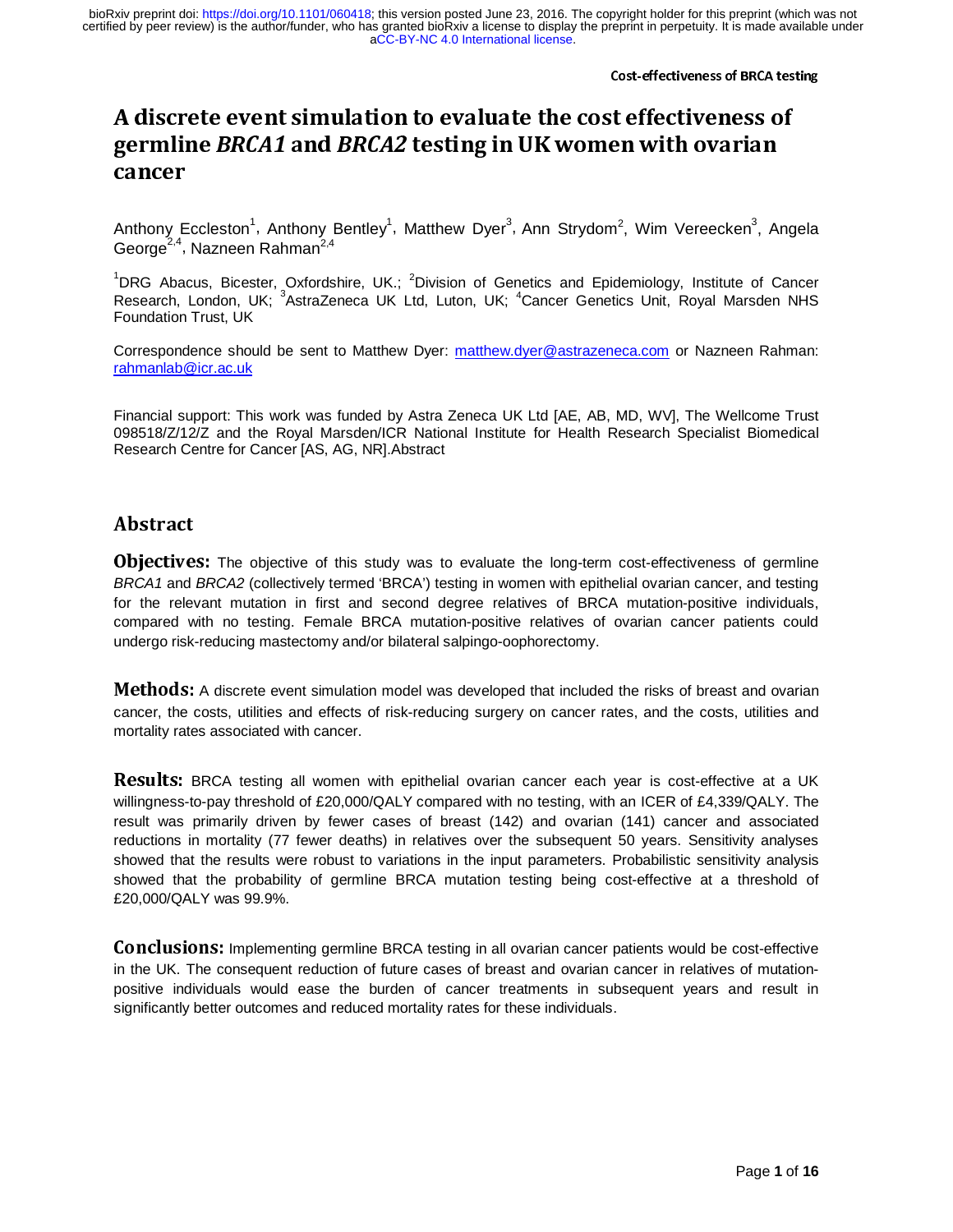#### Cost-effectiveness of BRCA testing

## Introduction

Approximately 7,000 new cases of ovarian cancer are diagnosed in the UK every year [1-4], of which 13– 16% are caused by a germline mutation in either the *BRCA1* or *BRCA2* (collectively termed 'BRCA') gene [5- 9]. Knowing a patient's BRCA mutation status is becoming increasingly important for optimal ovarian cancer management, providing information about response to chemotherapy, suitability for targeted agents such as poly adenosine diphosphate ribose polymerase (PARP) inhibitors, future cancer surveillance requirements and overall prognosis [10-13].

Women with a germline BRCA mutation have a 10–50% lifetime risk of ovarian cancer [14, 15] and a 40– 85% lifetime risk of breast cancer [14, 15]. Because of this, relatives of BRCA mutation-positive individuals often undertake testing to find out if they have inherited the family mutation. This knowledge is used to decide whether to have enhanced cancer surveillance and/or risk-reducing surgery (RRS). If they choose to have RRS, bilateral salpingo-oophorectomy (RRBSO) and/or mastectomy (RRM) can be undertaken. Equally importantly, relatives that have not inherited the BRCA mutation can be spared these interventions.

Access to BRCA testing for ovarian cancer patients across the UK and Europe has been highly variable, with many centres using complex criteria to determine which patients should be offered testing. Historically, eligibility was primarily determined by family history of breast and/or ovarian cancer [16-18]. However, patients with a germline BRCA mutation do not always have a relevant family history of breast/ovarian cancer [5-7, 19], and therefore using these criteria to determine testing eligibility is sub-optimal.

The objective of this study was to determine the cost-effectiveness of providing germline BRCA mutation testing to all women with epithelial ovarian cancer in the UK, and the subsequent testing and management of their relatives that have a mutation. Of note, we have only considered germline BRCA mutations. The small proportion of ovarian cancer due to somatic BRCA mutations is not considered here; such mutations are not heritable and therefore do not have implications for relatives.

#### Model overview

A discrete event simulation model with annual cycles was developed in Microsoft Excel®. In the model, a simulated cohort of adult patients with ovarian cancer (index population) and their cancer-free family members were passed through various health states, including no cancer (family members only, with different risks of developing cancer depending on whether they choose RRS), ovarian cancer, breast cancer (family members only), and both ovarian and breast cancer. The model outputs were costs and qualityadjusted life years (QALYs), which were calculated for each individual and aggregated to provide an incremental cost-effectiveness ratio (ICER). The model also calculated the number of new cancer cases prevented and the number of lives saved. The flow of individuals through the model was based on defined characteristics, with the path determined by calculated time-to-events, or annual risks where time-to-event could not be calculated. The model adopted a 50-year time horizon, a UK health service perspective was used, and discount rates of 3.5% were applied to costs and outcomes, in accordance with UK health technology assessment guidelines [20].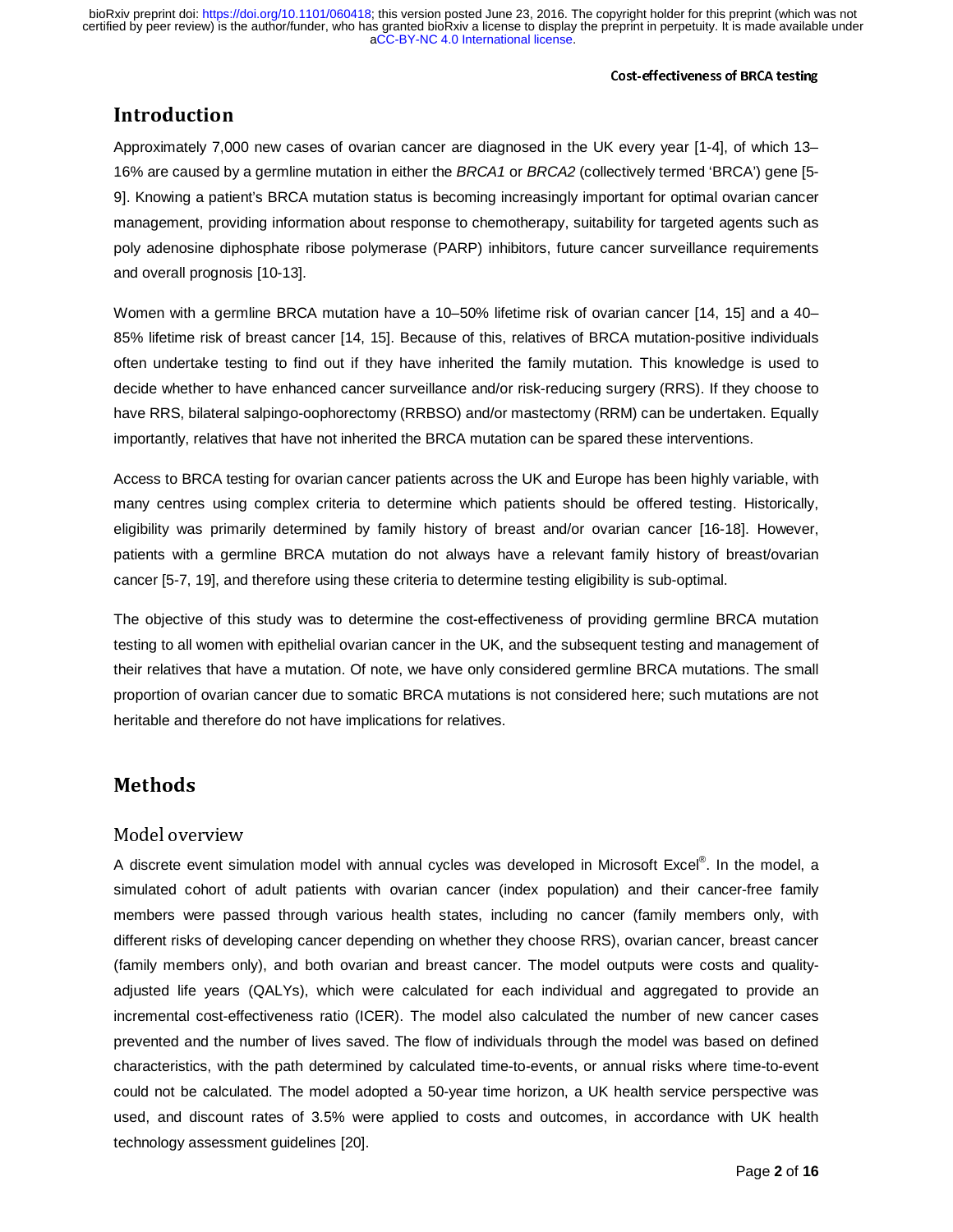#### Cost-effectiveness of BRCA testing

The simulated index population consisted of 7,284 patients eligible for BRCA testing, which corresponds to the incidence of ovarian cancer in the UK in 2013 [4]. This population was included in two scenarios, BRCA testing or no BRCA testing, for the testing and non-testing arms.

Patients with a BRCA mutation entered the model (with mutation status known by testing or unknown in the non-testing arm). Patients who underwent BRCA testing but did not have a BRCA mutation did not enter the model, since there will be no difference in costs and outcomes between the testing and non-testing arms; however, the cost of testing these patients was included. Based on published data, 13% of patients were assumed to have a BRCA mutation, 60% of which were assumed to have a *BRCA1* mutation and 40% a *BRCA2* mutation [5-9]. Sensitivity analyses were included to vary this rate between 10% and 16%. If patients in the testing arm had a BRCA mutation, their simulated first-degree relatives were tested. If the relative had a BRCA mutation, simulated second-degree relatives were also tested. The age of simulated relatives upon model entry was calculated in relation to the age of the index case, and those aged <25 years were tested when they reached 25.

The model schematic is shown in Figure 1. An age of all-cause mortality was estimated for each individual using UK national life tables [21], and an annual age-adjusted risk of death was estimated for individuals with cancer, using published 5-year survival rates [22, 23]. Each year the model then determined whether individuals with cancer died from their cancer, until they reached their age of all-cause mortality.

RRS uptake was estimated using empirical data from The Royal Marsden hospital of 858 women, 458 with a *BRCA1* and 400 with *BRCA2* mutation. In *BRCA1* mutation carriers, the uptake of RRBSO was 88% and of RRM was 34%. In *BRCA2* mutation carriers, the uptake of RRBSO was 87% and of RRM was 25%. The uptake of RRBSO is slightly higher and the uptake of RRM slightly lower than published data [24, 25], therefore different rates of RRS uptake were included in sensitivity analyses. The age at which RRBSO occurred was assumed to be 40 years in *BRCA1* mutation-positive individuals and 45 years in *BRCA2* mutation-positive individuals, or on model entry for individuals above these ages. The age of RRM was assumed to be 40 years or on model entry for older individuals. The surgery cost and its impact on healthrelated quality of life (measured by a one-off disutility) were applied in the year that surgery took place. A hazard ratio (HR) was applied to the risk of cancer to reflect the lower risk after undergoing RRS.

When an individual developed cancer, treatment costs commenced and a risk of developing secondary cancer (breast/ovarian) was assigned. If secondary cancer developed, a new probability of age-adjusted cancer-related mortality was assigned.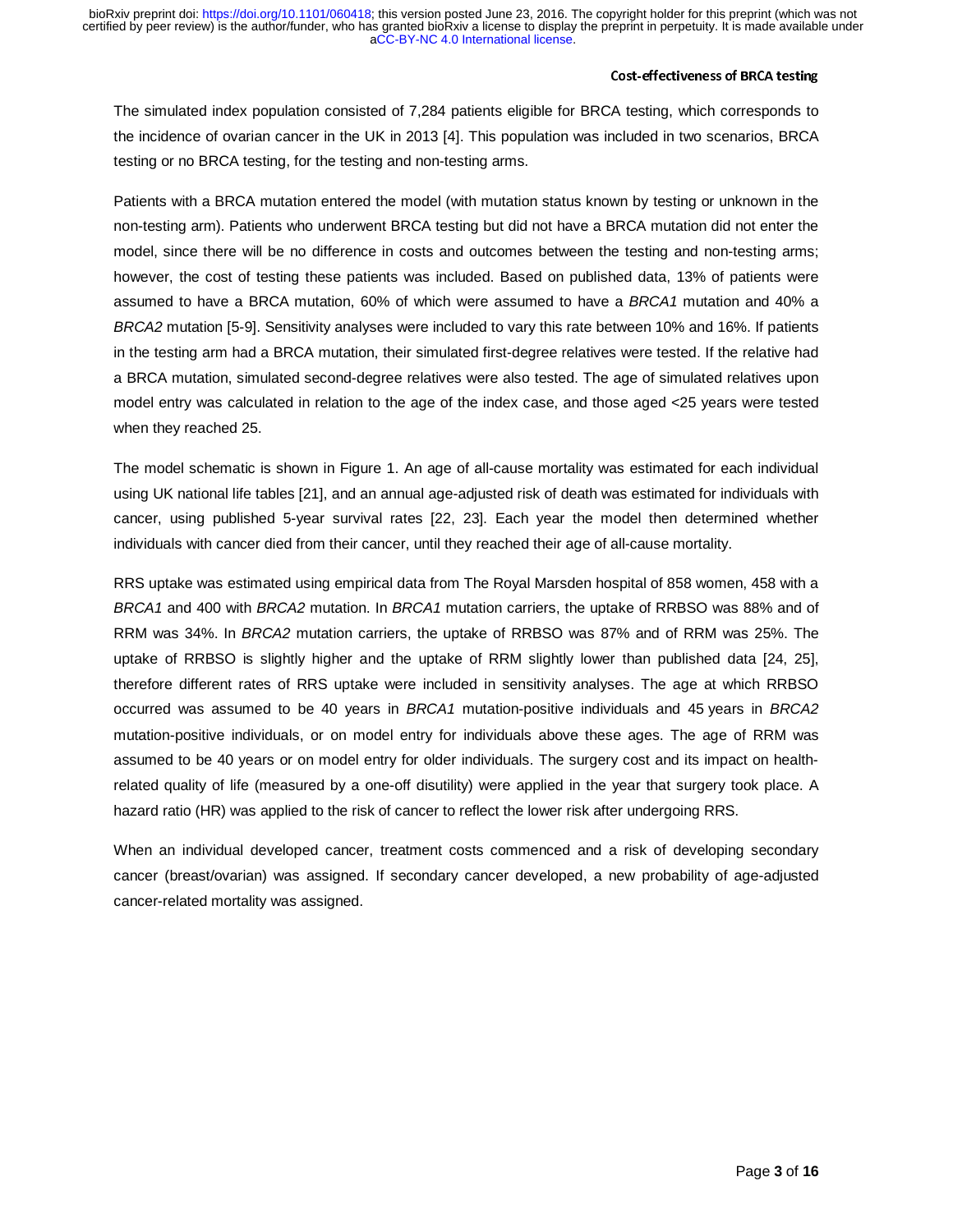#### Cost-effectiveness of BRCA testing



## Data sources de l'altres<br>Data sources

The majority of data used in the model were UK-specific. Population data used to generate the model cohort are provided in Table 1. Published UK data were used to estimate the mean number of siblings and children, as well as the mean age relative to the index case [21].

Cancer risk varied by age and BRCA mutation status (Table 2). A structured literature search was performed to identify the reduction in risk of breast cancer following RRM or RRBSO and the reduction in risk of ovarian cancer following RRBSO. There were eight relevant references [29-36], the data from which were used in a fixed effects meta-analysis to calculate the final HRs used in the model (Table 2). A fixed effects method was used rather than a random effects method due to low heterogeneity between studies. Only one publication [29] evaluated the risk reduction of breast cancer following both RRM and RRBSO. No evidence was identified to show that RRM affects the risk of ovarian cancer; therefore for patients undergoing both RRM and RRBSO the risk reduction of ovarian cancer following RRBSO was used.

The cancer-related mortality for both breast and ovarian cancer was estimated using 5-year net survival data reported by Cancer Research UK [22, 23], as shown in Table 2.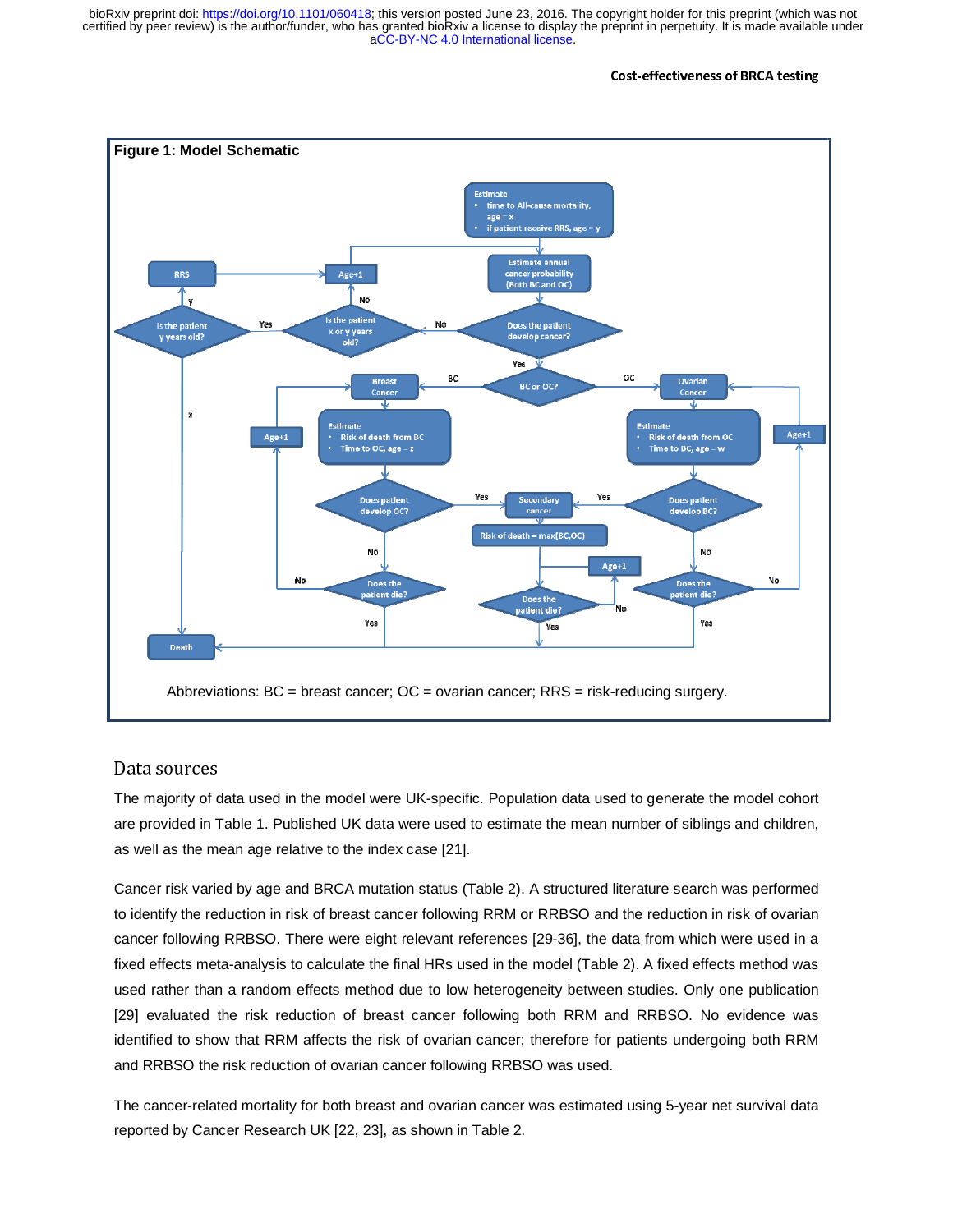| <b>Index population</b>                                         | Data inputs              |                  | <b>Number of patients</b> |                    | <b>Reference</b>                                                         |                                               |  |  |
|-----------------------------------------------------------------|--------------------------|------------------|---------------------------|--------------------|--------------------------------------------------------------------------|-----------------------------------------------|--|--|
| <b>Number of cases</b>                                          | 7,284                    |                  | 7,284                     |                    | <b>ONS</b> [1]                                                           |                                               |  |  |
| Mean age, years (SD <sup>T</sup> )                              | 50(5)                    |                  |                           |                    | Domchek 2013 [26]                                                        |                                               |  |  |
| <b>BRCA</b> mutation                                            | 13%                      |                  | 964                       |                    | Risch et al [8]<br>Zhang et al[9]<br>Alsop et al [5]<br>George et al [6] |                                               |  |  |
| Proportion with BRCA1<br>mutation                               | 60%                      |                  | 583                       |                    |                                                                          |                                               |  |  |
| Proportion with BRCA2<br>mutation                               | 40%                      |                  | 381                       |                    |                                                                          | Pal et al [7]                                 |  |  |
| <b>First-degree relatives</b>                                   | <b>Mother</b>            | <b>Father</b>    | <b>Siblings</b>           | <b>Children</b>    |                                                                          | <b>Reference</b>                              |  |  |
| Mean number $(SD^{\dagger})$                                    | 1                        | 1                | 0.91(0.5)                 | 1.91(0.5)          |                                                                          | <b>ONS [27]</b>                               |  |  |
| Mean age relative to<br>index case $(SD^{\dagger})$             | 30(5)                    | 32(5)            | 0(5)                      | $-30(%)$           |                                                                          | <b>ONS [27]</b>                               |  |  |
| Sex, probability female                                         | 100%                     | $0\%$            | 50.78%                    | 50.78%             |                                                                          | <b>ONS [28]</b>                               |  |  |
| <b>Probability BRCA</b><br>mutation                             | 50%                      | 50%              | 50%                       | 50%                |                                                                          | -                                             |  |  |
| Second-degree relatives                                         | Grand-<br>parents        | Uncles/<br>aunts | Nieces/<br>nephews        | Grand-<br>children |                                                                          | <b>Reference</b>                              |  |  |
| Mean number $(SD^{\dagger})$                                    | $\overline{4}$           | 1.8(0.5)         | 1.7(0.5)                  | 3.6(0.5)           |                                                                          | Calculation<br>based<br>on<br><b>ONS [27]</b> |  |  |
| Mean age relative to first-<br>degree relative $(SD^{\dagger})$ | 30(5)                    | 0(5)             | $-30(5)$                  | $-30(5)$           |                                                                          | <b>ONS</b> [27]                               |  |  |
| Sex, probability female                                         | $\overline{\phantom{0}}$ | 50.78%           | 50.78%                    | 50.78%             |                                                                          | <b>ONS [28]</b>                               |  |  |
| <b>Probability BRCA</b><br>mutation                             | 25%                      | 25%              | 25%                       | 25%                |                                                                          |                                               |  |  |

#### **Table 1: Parameters for generating model cohort**

### Costs

Costs were included for BRCA testing, genetic counselling, cancer surveillance, RRS, hormone replacement therapy (HRT), cancer treatment, and palliative care (Table 3). HRT was included for individuals undergoing RRBSO without a history of breast cancer until the age of 52 years, as recommended by NICE guidelines [17]. For genetic counselling, one post-test session for index patients with a BRCA mutation, one pre-test genetic session for all relatives, and one additional post-test session for relatives found to have a BRCA mutation were included. This is in accordance with the mainstream model of genetic testing used at The Royal Marsden [6]. In sensitivity analyses, relatives received two pre-test counselling sessions as recommended by NICE [17].

Costs for BRCA testing, genetic counselling, and RRS were applied in the cycle in which they occurred, whereas costs for HRT and surveillance (MRI and mammography) were applied annually; HRT costs were applied after RRBSO until the age of 52 or the development of breast cancer, and MRI and mammography costs were applied after BRCA testing in BRCA mutation-positive patients until either breast or ovarian cancer developed.

Cancer treatment costs were derived from a micro-costing exercise conducted in 2013 for the NICE familial breast cancer guideline [37]. Given the short life expectancy of those developing ovarian cancer and the high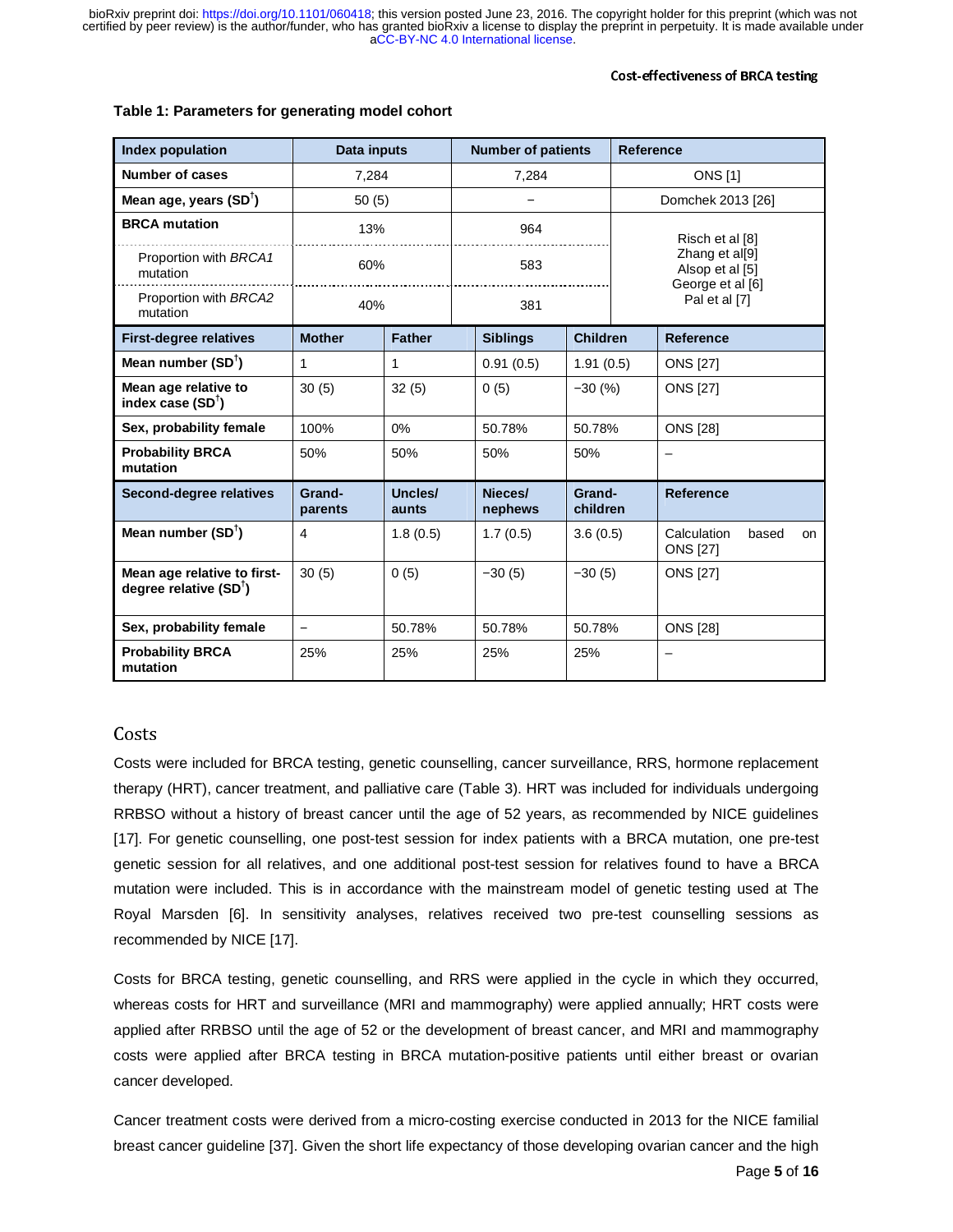#### Cost-effectiveness of BRCA testing

likelihood of repeat treatment, costs of treating ovarian cancer were applied annually. The survival rate for breast cancer is much greater, and therefore it was assumed that all treatment costs for breast cancer were applied for one year during the cycle where diagnosis occurred; however, it is acknowledged that breast cancer treatment may last longer. It was assumed that individuals who received a mastectomy before breast cancer diagnosis did not require surgery as part of their treatment; however, patients with ovarian cancer after RRBSO were assumed to require additional de-bulking surgery. Palliative care costs were applied in the cycle that the patient died.

| Approximate 5-year risk of breast cancer by age |                                                 |                                             |            | Approximate 5-year risk of ovarian cancer by age |                                        |                                             |  |  |  |
|-------------------------------------------------|-------------------------------------------------|---------------------------------------------|------------|--------------------------------------------------|----------------------------------------|---------------------------------------------|--|--|--|
| Age range, years                                | <b>BRCA1</b>                                    | <b>BRCA2</b>                                |            | Age range, years                                 | <b>BRCA1</b>                           | <b>BRCA2</b>                                |  |  |  |
| $20 - 25$                                       | 5%                                              | $-1%$                                       |            | $30 - 39$                                        | 5%                                     | 5%                                          |  |  |  |
| $26 - 30$                                       | 5%                                              | 2%                                          |            | $40 - 44$                                        | 10%                                    | 5%                                          |  |  |  |
| $31 - 35$                                       | 5%                                              | 5%                                          |            | $45 - 49$                                        | 10%                                    | 10%                                         |  |  |  |
| $36 - 40$                                       | 10%                                             | 2%                                          | $50 - 54$  |                                                  | 15%                                    | 10%                                         |  |  |  |
| $41 - 45$                                       | 10%                                             | 10%                                         |            | $55 - 59$                                        | 10%                                    | 10%                                         |  |  |  |
| $46 - 50$                                       | 15%                                             | 10%                                         | $60 - 64$  |                                                  | 10%                                    | 5%                                          |  |  |  |
| $51 - 55$                                       | 15%                                             | 10%                                         | 65-69      |                                                  | 10%                                    | 5%                                          |  |  |  |
| $56 - 60$                                       | 10%                                             | 10%                                         |            | $70 - 79$                                        | 10%                                    | 5%                                          |  |  |  |
| $61 - 65$                                       | 10%<br>15%                                      |                                             |            |                                                  |                                        |                                             |  |  |  |
| 66-70<br>10%<br>15%                             |                                                 |                                             |            |                                                  |                                        |                                             |  |  |  |
|                                                 | Hazard ratios of RRS from meta-analysis - BRCA1 |                                             |            | Hazard ratios of RRS from meta-analysis - BRCA2  |                                        |                                             |  |  |  |
| <b>RRS</b>                                      | <b>Breast cancer HR</b><br>(95% CI)             | <b>Ovarian cancer</b><br><b>HR (95% CI)</b> | <b>RRS</b> |                                                  | <b>Breast cancer HR</b><br>(95% CI)    | <b>Ovarian cancer</b><br><b>HR (95% CI)</b> |  |  |  |
| <b>RRM</b>                                      | $0.10(0.03 - 0.31)$                             | 1.00                                        |            | <b>RRM</b>                                       | $0.09(0.03 - 0.31)$                    | 1.00                                        |  |  |  |
| <b>RRBSO</b>                                    | $0.51(0.39 - 0.66)$                             | $0.16(0.09 - 0.26)$                         |            | <b>RRBSO</b>                                     | $0.39(0.29 - 0.54)$                    | $0.12(0.06 - 0.23)$                         |  |  |  |
| RRM + RRBSO                                     | $0.05(0.01 - 0.22)$                             | $0.16(0.09 - 0.26)$                         |            | RRM and RRBSO                                    | $0.05(0.01 - 0.22)$                    | $0.12(0.06 - 0.23)$                         |  |  |  |
| 5-year net survival rate for breast cancer      |                                                 |                                             |            |                                                  | 5-year net survival for ovarian cancer |                                             |  |  |  |
| Age range, years                                | % age Survival                                  |                                             |            | Age range, years                                 |                                        | % age Survival                              |  |  |  |
| $15 - 39$                                       | 84.9                                            |                                             |            | $15 - 39$                                        | 87.4                                   |                                             |  |  |  |
| $40 - 49$                                       | 90.0                                            |                                             |            | $40 - 49$                                        | 74.0                                   |                                             |  |  |  |
| $50 - 59$                                       | 91.2                                            |                                             |            | $50 - 59$                                        | 59.6                                   |                                             |  |  |  |
| $60 - 69$                                       | 92.4                                            |                                             |            | $60 - 69$                                        | 43.0                                   |                                             |  |  |  |
| $70 - 79$                                       | 83.0                                            |                                             |            | $70 - 79$                                        | 35.7                                   |                                             |  |  |  |
| $80 - 99$                                       | 70.3                                            |                                             |            | $80 - 99$                                        | 20.4                                   |                                             |  |  |  |

#### **Table 2: Cancer risks, risk reduction following RRS and 5-year cancer survival rates**

Abbreviations: CI = confidence interval; HR = hazard ratio; RRBSO = risk-reducing bilateral salpingo-oophorectomy; RRM = risk-reducing mastectomy; RRS = risk-reducing surgery.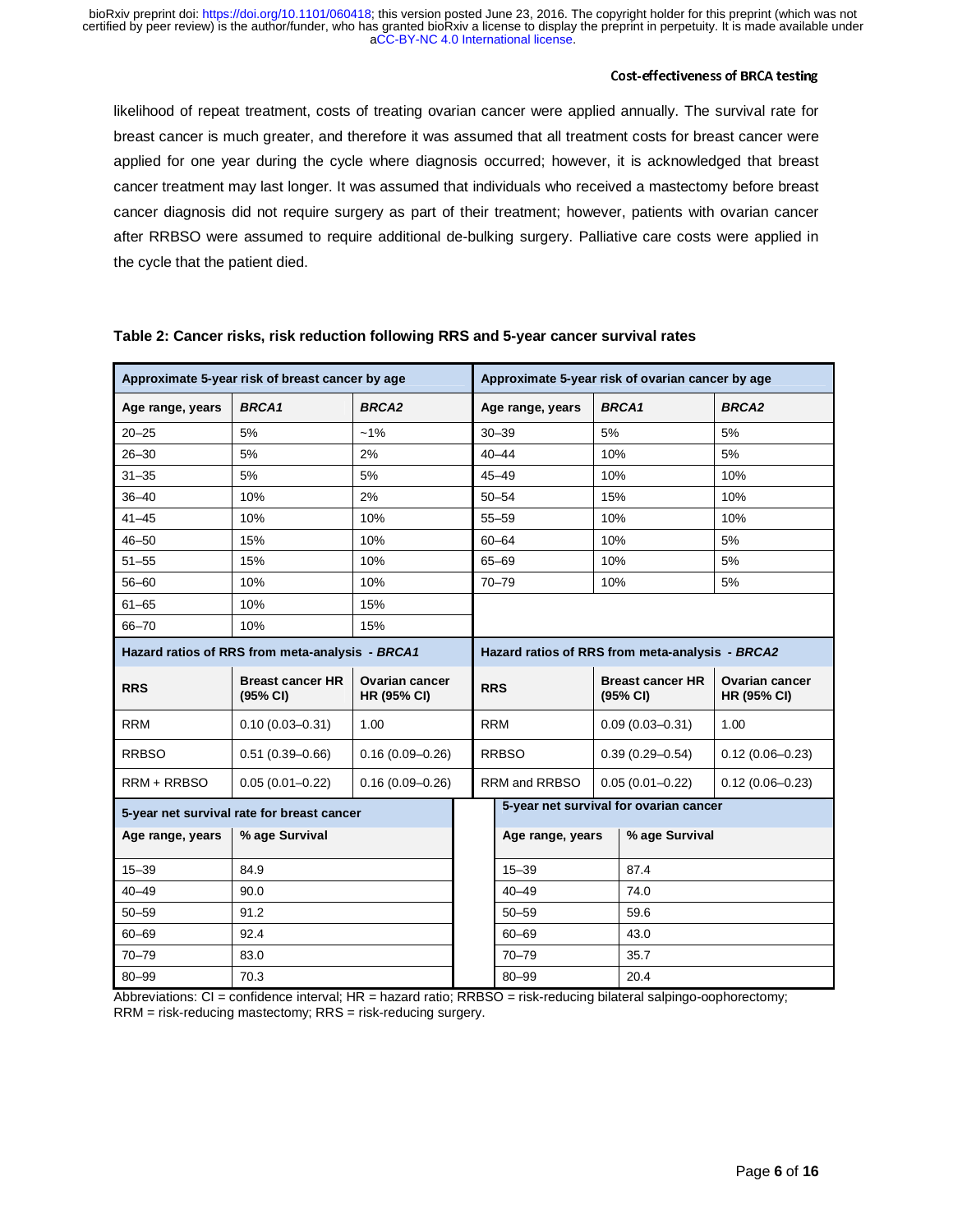#### Cost-effectiveness of BRCA testing

#### **Table 3: Costs**

| <b>BRCA testing, RRS and</b><br>Cost |                                                                          |                  | Reference                                                                                                                        |                         |                                                                                                                                           |  |  |  |
|--------------------------------------|--------------------------------------------------------------------------|------------------|----------------------------------------------------------------------------------------------------------------------------------|-------------------------|-------------------------------------------------------------------------------------------------------------------------------------------|--|--|--|
| surveillance                         |                                                                          |                  |                                                                                                                                  |                         |                                                                                                                                           |  |  |  |
|                                      | Index case (full genes)                                                  | £306             | Royal Marsden [38]                                                                                                               |                         |                                                                                                                                           |  |  |  |
|                                      | Family members (specific<br>mutation only)                               | £108             | Royal Marsden [38]                                                                                                               |                         |                                                                                                                                           |  |  |  |
| testing<br><b>BRCA</b>               | Genetic counselling, per<br>2-hour session                               | £126             | NICE CG164 [37]: Based on rate per hour of patient contact for band 7<br>counsellor in primary medical care                      |                         |                                                                                                                                           |  |  |  |
|                                      | Mastectomy including<br>reconstructive surgery                           | £9,219           | NHS reference costs 2014-15 [39]: Weighted average of HRG codes JA27Z<br>and JA28Z                                               |                         |                                                                                                                                           |  |  |  |
| <b>RRS</b>                           | <b>BSO</b>                                                               | £2,976           | NHS reference costs 2014-15 MA08A-MA08B [39]                                                                                     |                         |                                                                                                                                           |  |  |  |
|                                      | HRT, per year                                                            | £120.95          | BNF 69 2015 [40] and HSCIC Prescription Cost Analysis 2014 [41]:<br>Weighted average of Kliovance, Evorel Conti and Evorel Sequi |                         |                                                                                                                                           |  |  |  |
|                                      | <b>Surveillance</b>                                                      |                  |                                                                                                                                  |                         |                                                                                                                                           |  |  |  |
|                                      | MRI, per year                                                            | £191             | NHS reference costs 2014-15 [39]: HRG code RA05Z                                                                                 |                         |                                                                                                                                           |  |  |  |
|                                      | Mammography, per year                                                    | £55              |                                                                                                                                  |                         | NICE CG144 costing report for venous thromboembolic diseases [42];<br>uplifted using PSSRU unit costs of health and social care 2014 [43] |  |  |  |
| <b>Treatment</b>                     |                                                                          | <b>Unit cost</b> | Dose/units                                                                                                                       | <b>Total cost</b>       | Reference                                                                                                                                 |  |  |  |
|                                      | <b>Breast surgery</b>                                                    | £3,186           | $\mathbf{1}$                                                                                                                     | £3,816                  | <b>NHS</b><br>reference<br>$2014 - 15$<br>costs<br>[39]<br>Weighted average of HRG codes JA28A-C,<br>JA39Z-JA41Z                          |  |  |  |
|                                      | Adjuvant radiotherapy                                                    | £132             | 15                                                                                                                               | £1,978                  | NHS reference costs 2014-15 [39]: HRG<br>code SC23Z                                                                                       |  |  |  |
|                                      | Chemotherapy delivery: first<br>attendance                               | £389             | $\mathbf{1}$                                                                                                                     | £389                    | NHS reference costs 2014-15 [39]: HRG<br>code SB14Z                                                                                       |  |  |  |
|                                      | Chemotherapy delivery:<br>subsequent attendance                          | £326             | 5                                                                                                                                | £1,632                  | NHS reference costs 2014-15 [39]: HRG<br>code SB15Z                                                                                       |  |  |  |
| <b>Breast cancer</b>                 | Chemotherapy drugs<br>(fluorouracil, epirubicin,<br>cyclophosphamide)    | £205             | 6                                                                                                                                | £1,230                  | BNF 69 2015 [40]                                                                                                                          |  |  |  |
|                                      | Neulasta <sup>†</sup>                                                    | £686             | 6                                                                                                                                | £4,118                  | BNF 69 2015 [40]                                                                                                                          |  |  |  |
|                                      | Dexamethasone <sup>§</sup>                                               | £0.78            | 16 mg OD<br>for 2 days                                                                                                           | £12                     | BNF 69 2015 [40]                                                                                                                          |  |  |  |
|                                      | Anastrozole <sup>1</sup>                                                 | £0.07            | Variable <sup>#</sup><br>1 mg OD for<br>BNF 69 2015 [40]<br>5 years                                                              |                         |                                                                                                                                           |  |  |  |
|                                      | Total with surgery                                                       |                  |                                                                                                                                  | £13,189                 | $\equiv$                                                                                                                                  |  |  |  |
| <b>Total without surgery</b>         |                                                                          |                  |                                                                                                                                  | £9,373                  | $\overline{a}$                                                                                                                            |  |  |  |
|                                      | De-bulking surgery                                                       | £5,613           | $\mathbf{1}$                                                                                                                     | £5,613                  | NHS reference costs 2014-15 MA26A-<br>MA26C [39]                                                                                          |  |  |  |
|                                      | Chemotherapy delivery: first<br>attendance                               | £389             | $\mathbf{1}$                                                                                                                     | £389                    | NHS reference costs 2014-15 [39]: HRG<br>code SB14Z                                                                                       |  |  |  |
| cancer                               | Chemotherapy delivery:<br>subsequent attendance                          | £326             | 5                                                                                                                                | £1,632                  | NHS reference costs 2014-15 [39]: HRG<br>code SB15Z                                                                                       |  |  |  |
| Ovarian                              | Chemotherapy drugs (33%<br>carboplatin, 67% carboplatin +<br>paclitaxel) | £568             | 6                                                                                                                                | £3,408                  | BNF 69 2015 [40]                                                                                                                          |  |  |  |
|                                      | Neulasta <sup>†</sup>                                                    | £668             | 6                                                                                                                                | £4,118                  | BNF 69 2015 [40]                                                                                                                          |  |  |  |
|                                      | Dexamethasone <sup>§</sup>                                               | £0.78            | 16 mg OD<br>for 2 days                                                                                                           | £12<br>BNF 69 2015 [40] |                                                                                                                                           |  |  |  |
|                                      | Total with surgery                                                       |                  |                                                                                                                                  | £15,185                 | $\qquad \qquad -$                                                                                                                         |  |  |  |
| <b>Total without surgery</b>         |                                                                          |                  |                                                                                                                                  | £9,572                  | $\qquad \qquad -$                                                                                                                         |  |  |  |
|                                      | <b>Palliative care</b>                                                   |                  |                                                                                                                                  |                         |                                                                                                                                           |  |  |  |
| <b>Condition</b>                     |                                                                          | Cost             | Reference                                                                                                                        |                         |                                                                                                                                           |  |  |  |
|                                      | Breast cancer<br>£3,702                                                  |                  | UK study of treatment patterns and resource costs for specific advanced                                                          |                         |                                                                                                                                           |  |  |  |
| £7,143<br>Ovarian cancer             |                                                                          |                  | cancer patients [44]; uplifted to 2013-14 costs from PSSRU [43]                                                                  |                         |                                                                                                                                           |  |  |  |
| £103<br>All-cause mortality          |                                                                          |                  | NHS reference costs 2014-15 [39]: HRG code SD03A                                                                                 |                         |                                                                                                                                           |  |  |  |

BNF = British National Formulary; BSO = bilateral salpingo-oophorectomy; HRG = Healthcare Resource Group; HR = hormone replacement therapy; HSCIC = Health and Social Care Information Centre; MRI = magnetic resonance imaging; NICE = National Institute for Health and Care Excellence; OD = one daily; PSSRU = Personal Social Services Research Unit; RRS = risk-reducing surgery. <sup>†</sup>Used to treat neutropenia to reduce the risk of infection. <sup>§</sup>Used to treat inflammation, relieve sickness and boost appetite. <sup>1</sup>Used to inhibit the synthesis of oestrogen as adjuvant treatment in oestrogen-receptor positive breast cancer. <sup>‡</sup>The total cost of anastrozole varies between patients, since some patients may die within the 5 years specified to receive this medication.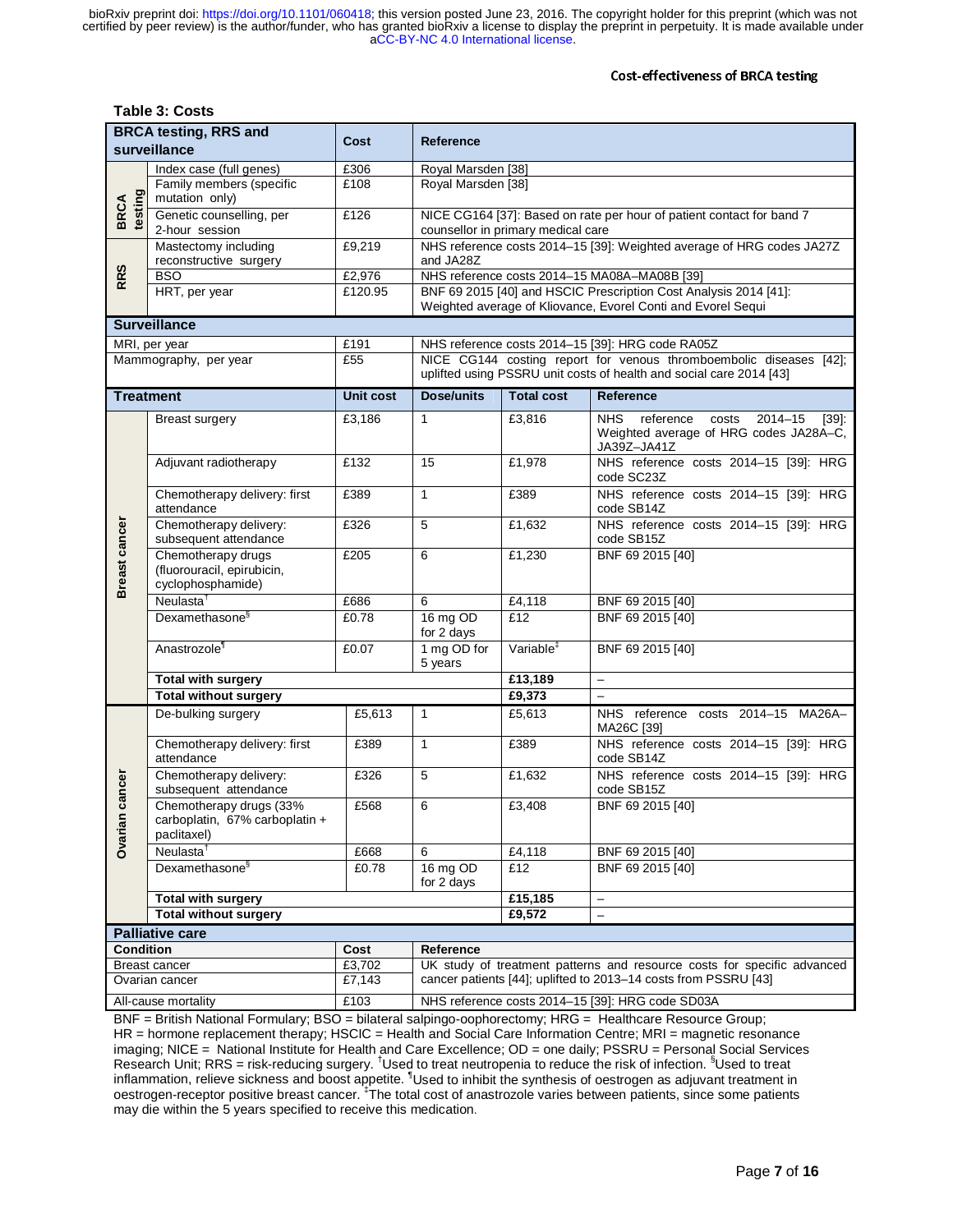#### Cost-effectiveness of BRCA testing

#### **Table 4: Utility Values**

| Weighted health state index by age group in females      |                                          |                                                               |  |  |  |  |  |
|----------------------------------------------------------|------------------------------------------|---------------------------------------------------------------|--|--|--|--|--|
| Age, years                                               | Utility, mean (SD)                       |                                                               |  |  |  |  |  |
| $\overline{25}$                                          | 0.94(0.12)                               |                                                               |  |  |  |  |  |
| $25 - 34$                                                | 0.93(0.15)                               |                                                               |  |  |  |  |  |
| $35 - 44$                                                | 0.91(0.15)                               |                                                               |  |  |  |  |  |
| $45 - 54$                                                | 0.85(0.26)                               |                                                               |  |  |  |  |  |
| $55 - 64$                                                | 0.81(0.26)                               |                                                               |  |  |  |  |  |
| $65 - 74$                                                | 0.78(0.25)                               |                                                               |  |  |  |  |  |
| $\geq 75$                                                | $\overline{0.71}$ (0.27)                 |                                                               |  |  |  |  |  |
| <b>Cancer-related utilities</b>                          |                                          |                                                               |  |  |  |  |  |
| Time from diagnosis                                      | <b>Ovarian cancer</b>                    | <b>Breast cancer</b>                                          |  |  |  |  |  |
| Year 1                                                   | 0.50                                     | 0.71                                                          |  |  |  |  |  |
| Year <sub>2</sub>                                        | 0.65                                     | 0.72                                                          |  |  |  |  |  |
| Year <sub>3</sub>                                        | 0.67                                     | 0.73                                                          |  |  |  |  |  |
| Year <sub>4</sub>                                        | 0.69                                     | 0.74                                                          |  |  |  |  |  |
| Year <sub>5</sub>                                        | 0.70<br>0.76                             |                                                               |  |  |  |  |  |
| Year $6+$                                                | 0.72<br>0.77                             |                                                               |  |  |  |  |  |
| <b>Health state utilities</b>                            |                                          |                                                               |  |  |  |  |  |
| <b>Health states</b>                                     | Utility values in controls,<br>mean (SD) | <b>Utility values in BRCA</b><br>mutation carriers, mean (SD) |  |  |  |  |  |
| Perfect health                                           | 1.00                                     | 1.00                                                          |  |  |  |  |  |
| <b>RRM</b>                                               | 0.88(0.17)                               | 0.88(0.22)                                                    |  |  |  |  |  |
| <b>RRBSO</b>                                             | 0.90(0.14)                               | 0.95(0.10)                                                    |  |  |  |  |  |
| <b>Both RRSs</b>                                         | 0.79(0.21)                               | 0.84(0.23)                                                    |  |  |  |  |  |
| <b>HRT</b>                                               | 1.00                                     | 1.00                                                          |  |  |  |  |  |
| Healthy with a known BRCA mutation (sensitivity analysis |                                          |                                                               |  |  |  |  |  |
| only)                                                    | 0.87(0.16)                               | 0.92(0.15)                                                    |  |  |  |  |  |
| Death                                                    | 0.00                                     | 0.00                                                          |  |  |  |  |  |

#### Health state utilities

Age-related utilities for females [45] were used in the model to ensure that the QALY gain associated with BRCA testing was not overestimated (Table 4).

The NICE clinical guideline 164 cost-effectiveness evidence review [46] provided utilities for both ovarian and breast cancer following diagnosis. These disease-specific utilities were combined with the age-related utilities multiplicatively as advised by the NICE Decision Support Unit [47], and the impact on quality of life was assumed to decrease each year after diagnosis until Year 6, after which it remained constant. If a patient was diagnosed with both cancers, the utility values were also applied multiplicatively.

Utility values for the other health states and treatments in the model were derived from a time trade-off study in BRCA mutation-positive individuals [48]. This study reported that RRS was associated with a short-term detrimental impact on HRQoL and, consistent with UK clinical opinion, these utility values were assumed to apply only in the cycle in which RRS occurred. The base case analysis applied no disutility for having a BRCA mutation, which is consistent with The Royal Marsden experience and other published studies [49, 50]. However, a disutility has been reported in at least one study [48] and thus was included in sensitivity analyses.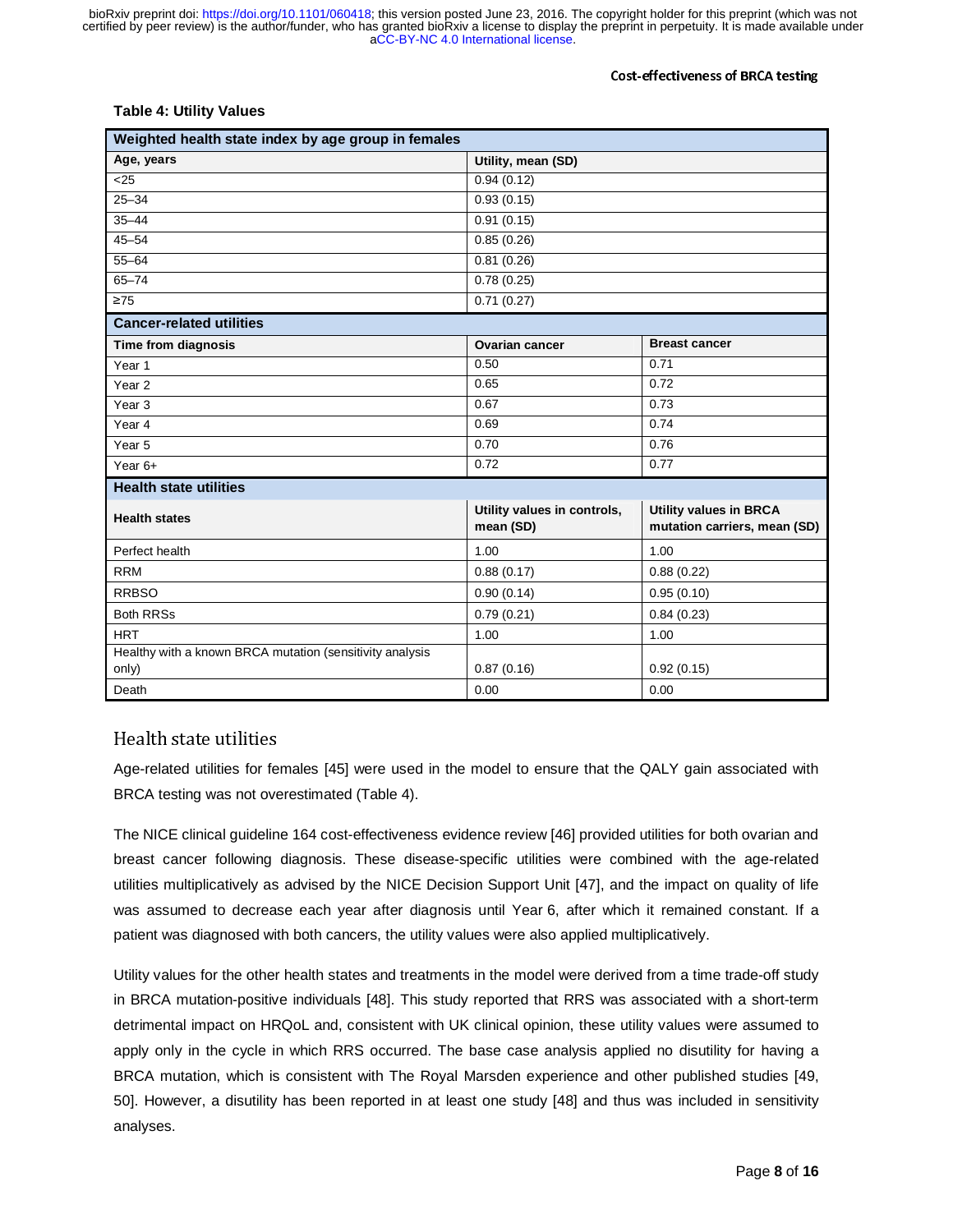### Sensitivity analyses

Parameter uncertainty around key model inputs was tested using sensitivity analyses, where parameters were independently varied over a plausible range determined by either the 95% confidence interval or by clinical expert opinion; where no estimates were available a range of  $\pm 25\%$  was used.

Joint parameter uncertainty was also explored through probabilistic sensitivity analysis (PSA), where all parameters were assigned distributions and varied jointly.

### Model assumptions

There were a number of assumptions made during the development of the model:

- The sensitivity and specificity of full BRCA gene and specific mutation testing was 98%. This corresponds with Royal Marsden empirical data and published literature [51, 52].
- Relatives with a BRCA mutation had the same BRCA mutation as the index case.
- Relatives considered in the model had no prior ovarian or breast cancer and had not undergone RRS.
- The 5-year and 10-year risks for breast cancer and ovarian cancer, respectively, were constant over the 5 or 10 years. This is a simplifying assumption arising from the 5-year and 10-year risk data used in the model for breast cancer and ovarian cancer.
- All RRMs were bilateral. This is a simplifying assumption arising because the HRs obtained from the literature were reported for patients receiving bilateral mastectomy.
- Patients did not develop both breast and ovarian cancer in the same year. This is a simplifying assumption supported by Royal Marsden data. Although clinically possible, it is extremely unusual.
- The index population did not receive RRM. This is a simplifying assumption, since only a small number of ovarian cancer patients with BRCA mutations have RRM.
- The costs and outcomes for patients without a BRCA mutation were equal between the testing and non-testing arms, because the risks of developing breast and/or ovarian cancer were the same for these patients in both arms. This means that the model only considers the incremental difference between testing and no testing in BRCA mutation-positive individuals (although the cost of testing individuals without a BRCA mutation was included).
- The population was not dynamic; therefore the model did not consider relatives born after the index case was tested. This was a simplifying assumption because a dynamic population would have been impractically complex to model. However, the approach taken allowed the results for testing an incident population from a single year to be assessed; the benefits of testing would be seen over the lifetime of these patients regardless of whether the testing scheme continued for longer than one year.
- The model was not a typical oncology cost-utility model, and did not specifically consider treatments received or cancer severity.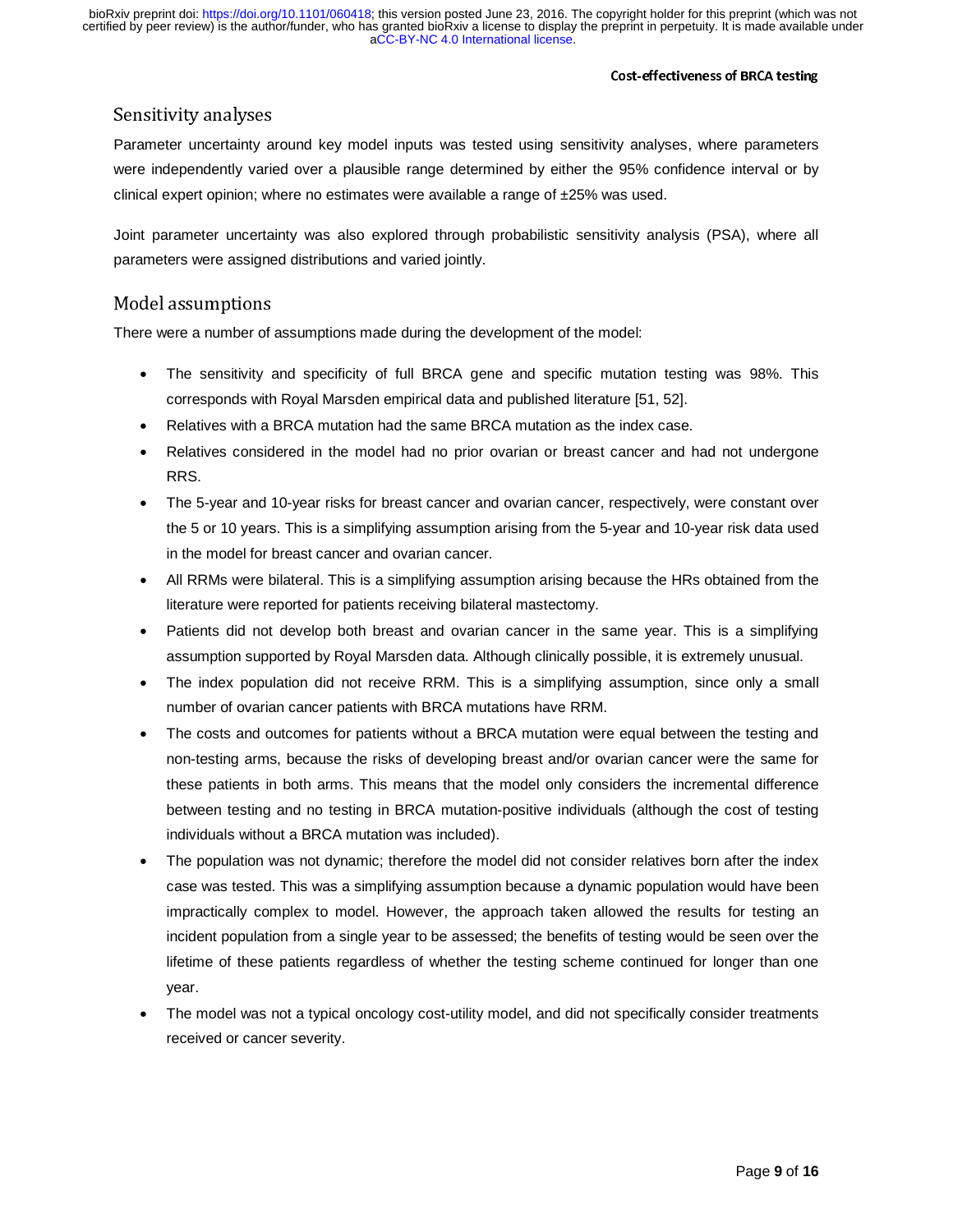### UK base case

There were 7,284 index cases run through the model, resulting in 3,768 first-degree and 935 second-degree family members eligible for testing. In total, BRCA testing identified 1,314 patients with a *BRCA1* mutation and 886 with a *BRCA2* mutation (Table 5).

The total discounted cost of BRCA testing (£9.6m) was partially offset by a reduction in cancer treatment and palliative care costs, leading to an incremental discounted cost of £3.0m. Over the 50-year time horizon, there were an additional 706 discounted QALYs associated with BRCA testing compared with no testing, resulting in an ICER of £4,339/QALY, which is well below the UK threshold of £20,000/QALY.

An important consequence of implementing BRCA testing in ovarian cancer patients is the reduction in cancer and deaths in their relatives. If all women diagnosed with ovarian cancer were tested in one year, this analysis has calculated that there would be 77 fewer deaths, 141 fewer new cases of ovarian cancer, and 142 fewer new cases of breast cancer in relatives over 50 years.

It is also important to note that BRCA testing provided no benefit to index cases in this model, since they entered the model with ovarian cancer and did not undergo RRM. Therefore, benefits were only seen in the first and second degree relatives who have BRCA testing before developing breast and/or ovarian cancer and have the option of RRS. This can be seen as a conservative assumption, since it is possible that patients in the index population may undergo RRM.

|                            |                                | <b>Index</b><br>relatives<br>population |                     | <b>First-degree</b><br>Second-degree<br>relatives |                   |               | <b>Total</b>  |
|----------------------------|--------------------------------|-----------------------------------------|---------------------|---------------------------------------------------|-------------------|---------------|---------------|
| Number of patients         |                                | 7,284                                   | 3.768               |                                                   | 935               |               | 11.987        |
| % female                   |                                | 100%                                    | 54%                 |                                                   | 100%              |               | 86%           |
| Number with BRCA1 mutation |                                | 583                                     | 592                 |                                                   | 139               |               | 1,314         |
| Number with BRCA2 mutation |                                | 381                                     | 411                 |                                                   | 94                |               | 886           |
|                            |                                | No testing                              | <b>BRCA</b> testing |                                                   | <b>Difference</b> |               |               |
|                            | Testing                        | £0                                      | £2,685,269          |                                                   | £2,685,269        |               |               |
|                            | Counselling                    | £0                                      |                     | £908,132                                          |                   | £908,132      |               |
|                            | <b>RRM</b>                     | £0                                      |                     | £2,487,991                                        |                   | £2,487,991    |               |
|                            | <b>RRBSO</b>                   | £0                                      |                     | £2,288,029                                        |                   | £2,288,029    |               |
| Costs                      | <b>HRT</b>                     | £0                                      |                     | £298,329                                          |                   | £298,329      |               |
|                            | Surveillance costs             | £0                                      |                     | £965,233                                          |                   | £965,233      |               |
|                            | Ovarian cancer treatment       | £85,720,007                             |                     | £80,588,951                                       |                   | $-£5,131,057$ |               |
|                            | Breast cancer treatment        | £4,536,269                              |                     | £3,500,468                                        |                   | $-E1,035,800$ |               |
|                            | Palliative care                | £6,577,195                              |                     | £6,172,490                                        |                   | $-£404,705$   |               |
|                            | <b>Total discounted costs</b>  | £96,833,471                             |                     | £99,894,892                                       |                   | £3,061,420    |               |
|                            | Number dead                    | 1,950                                   | 1,873               |                                                   | $-77$             |               |               |
| <b>Outcomes</b>            | Number of ovarian cancer cases | 1,218                                   |                     | 1,077                                             |                   | $-141$        |               |
|                            | Number of breast cancer cases  | 539                                     |                     | 397                                               |                   | $-142$        |               |
|                            | <b>Total discounted QALYs</b>  | 21,591                                  |                     | 22,296                                            |                   | 706           |               |
| <b>ICER</b>                |                                |                                         |                     |                                                   |                   |               | £4,339 / QALY |

#### **Table 5: Cost-effectiveness results**

Abbreviations: ICER = incremental cost-effectiveness ratio; QALY = quality-adjusted life year.<br><sup>†</sup>This population was randomly generated using the probability of a first degree relative being female as 50.78%. The percentage female in the generated cohort is slightly higher than this because the probability that the index patient's mother is still alive is greater than for the father, due to a higher life expectancy in females than males.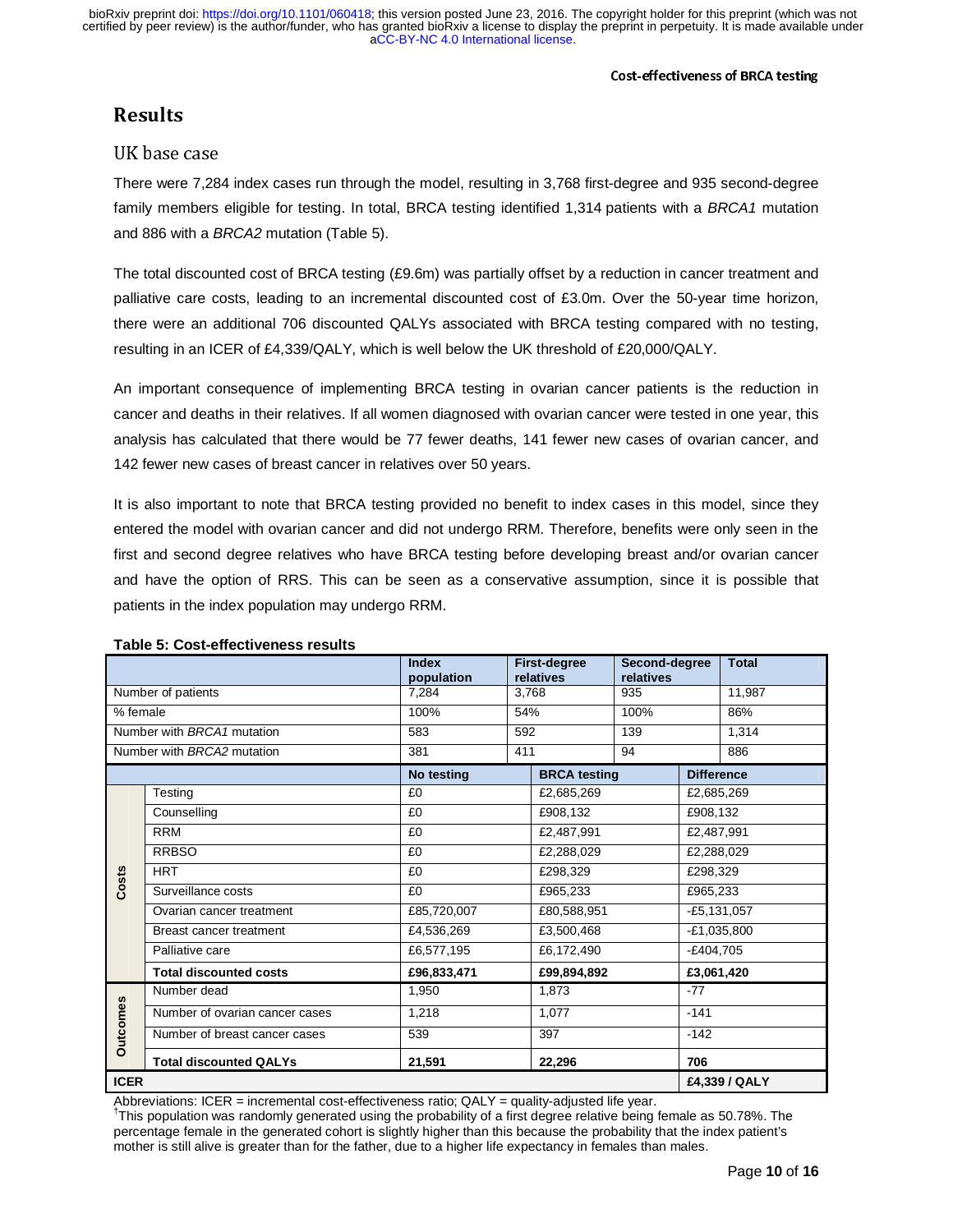### Sensitivity analyses

The results from the one-way sensitivity analyses did not differ substantially from the base case, and all results were below the UK cost-effectiveness threshold of £20,000/QALY.

Changing the probability of having a BRCA mutation to 10% and 16% (base case 13%) had little effect on the ICER (£5,975 and £6,373/QALY, respectively).

The RRBSO uptake rate in some published data [24, 25] is lower than Royal Marsden data, and lowering the RRBSO uptake rate to 75% increased the ICER to £6,139/QALY. Conversely, RRM uptake in published data is higher than Royal Marsden data [24, 25]. Increasing the RRM uptake rate to 50% resulted in a slightly higher ICER (£5,353/QALY) than the base case, because the higher costs of treatment were not offset by survival gains, due to high breast cancer survival in patients who do not undergo RRM.

Increasing the mean age of the index population to 60 years lowered the ICER to £3,811/QALY. This was due to the generation of more grandchildren, and so there were more relatives receiving RRS and therefore more quality-adjusted life years were accrued. Conversely, decreasing the mean age to 40 years increased the ICER to £4,481/QALY.

Using the 95% confidence intervals for the HRs for risk reductions in developing cancer following RRBSO resulted in ICERs that were similar to the base case (£3,480 and £6,449/QALY), while using the 95% confidence intervals for RRM did not change the ICER (when accounting for rounding). This is because the confidence interval ranges for RRM are very small and therefore have a very small effect on the ICER. Increasing the survival rates by 25% resulted in a higher ICER of £4,442/QALY, while a decrease of 25% led to a lower ICER (£4,165/QALY). However, for ovarian cancer, 25% higher survival rates led to a lower ICER (£3,458/QALY) and 25% lower survival resulted in a higher ICER (£5,399/QALY). This is because ovarian cancer costs are so high, and despite a greater QALY gain for BRCA testing with a lower survival rate, the cost saving associated with fewer ovarian cancer cases is lower.

Including two pre-test genetic counselling sessions for relatives of the index population, as per NICE guidelines [17], slightly increased the ICER to £5,094/QALY. When a disutility associated with BRCA testing of 0.87 was applied, this resulted in fewer QALYs gained (508) and a slightly higher ICER of £6,026/QALY.

Probabilistic sensitivity analysis (5,000 simulations of the cohort) showed that the expected ICER was £5,282/QALY (95% CI: £1,593, £11,764). All simulation results were in the north-east or south-east quadrant of the cost-effectiveness plane, meaning that BRCA testing was always more effective than no testing. Overall, the probability of BRCA testing being cost-effective using a £20,000/QALY threshold was 99.9%.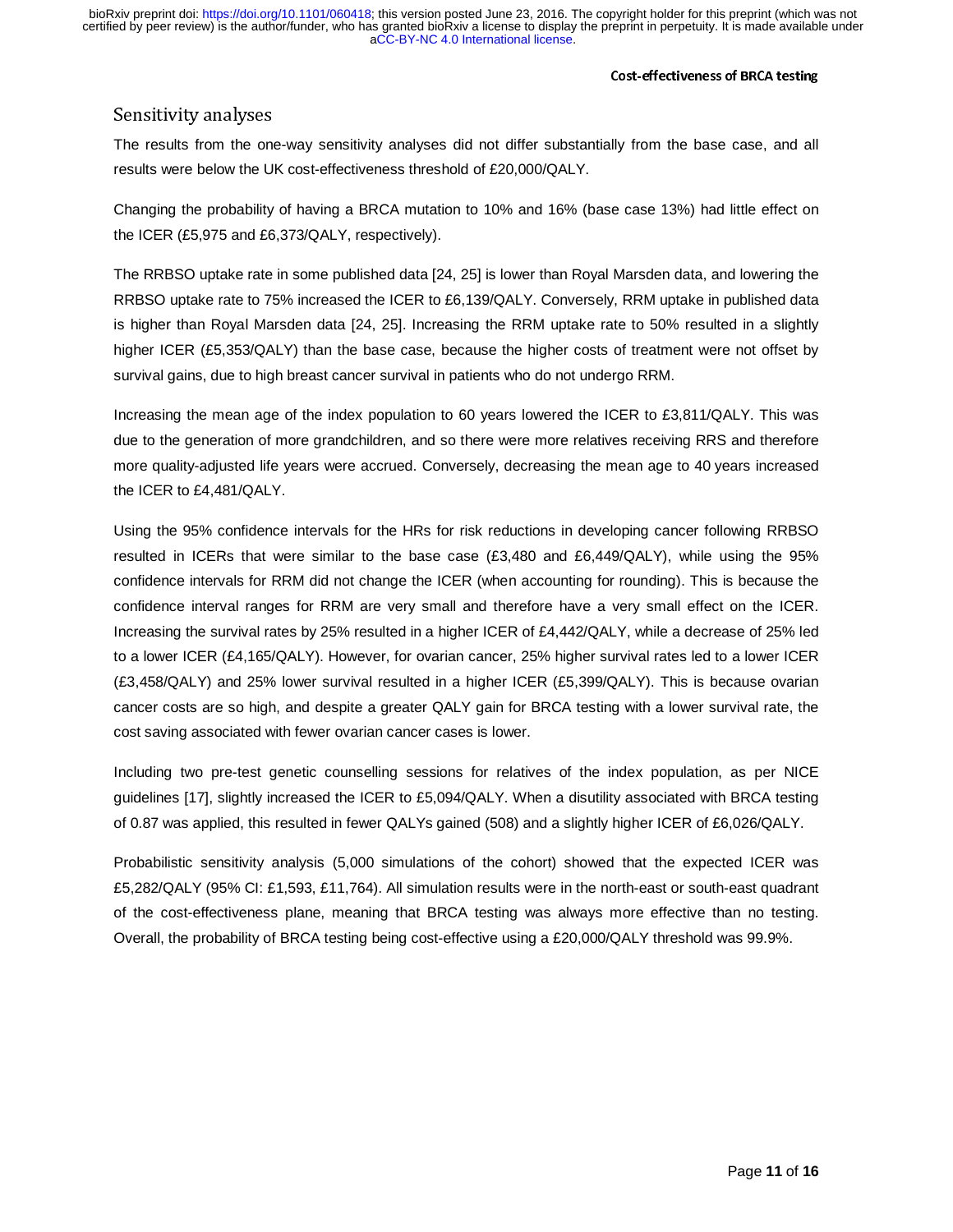#### Cost-effectiveness of BRCA testing

## Discussion in 1990<br>Discussion in 1990

This study shows that implementing routine BRCA testing in women with ovarian cancer would be costeffective in the UK compared with no testing. It would result in lower breast and ovarian cancer incidence rates, lower treatment costs, lower cancer-related mortality, and an overall higher quality of life. The lives saved and the fewer new cases of ovarian and breast cancer in relatives in the testing arm are particularly important results in driving implementation.

NICE and the Cancer Strategy Taskforce recommend that cancer patients at >10% risk of having a BRCA mutation should be offered testing [17, 53]. Several recent studies have shown that any woman with epithelial ovarian cancer is eligible by this criterion [5-9]. Many centres use family history of cancer to determine test eligibility, but this is much less effective in identifying women with BRCA mutations [54]. Some centres restrict testing to non-mucinous or high-grade serous ovarian cancer. However, only ~3% of ovarian cancers are mucinous [55], some of which are due to other cancer predisposition genes that are frequently concurrently tested with *BRCA1* and *BRCA2* [56]. Therefore, it is simplest to offer testing to all women with epithelial ovarian cancer. This would likely require some additional funding, although the increase in the number of tests will in part be offset by the substantial recent decrease in the cost of testing due to the use of new sequencing technologies [57]. Furthermore, as our results show, there will be longer-term cost and health benefits. While this analysis was to calculate the cost-effectiveness of BRCA testing versus no testing and therefore included all eligible patients, it is acknowledged that the uptake rate of BRCA testing may not be 100% in clinical practice.

Within a cost-effectiveness analysis there are multiple sources of uncertainty, e.g. parameter and structural, which must be accounted for to increase the confidence that can be placed in the model output. Structural uncertainty occurs when there is uncertainty around the functional form of the model and whether it adequately reflects the patient pathway; while parameter uncertainty occurs when the exact value of an input is unknown. Standard modelling approaches, clinician validation and sensitivity analysis have all been used to reduce and understand the uncertainty and bias within this model.

There were a number of limitations associated with the model and the data inputs used. This was not a typical oncology cost-utility model that tracks overall survival and progression-free survival, and it therefore did not specifically consider the treatments received, and no variation in cancer severity has been modelled. However, the model used survival rates and average costs to reflect the impact of BRCA mutation testing and subsequent RRS, and including cancer staging and alternative treatments would have made the model impractically complex.

The simplified methodology of this model means that only the relatives of the index case benefit from BRCA testing. However, BRCA testing may benefit many patients with ovarian cancer because mutation-positive individuals typically have enhanced breast surveillance and some elect to have RRM. Additionally, BRCA mutation-positive ovarian cancer patients are increasingly able to access targeted therapies such as PARP inhibitors. PARP inhibitor therapies have also been shown to have activity in breast cancer [58, 59] and in male patients with BRCA mutation-positive prostate cancer [60, 61]. In our model, male first-degree relatives were tested for the BRCA mutation to identify any second-degree female relatives for testing; however no benefit to them was taken into account. The knowledge of BRCA mutation may provide patients with breast,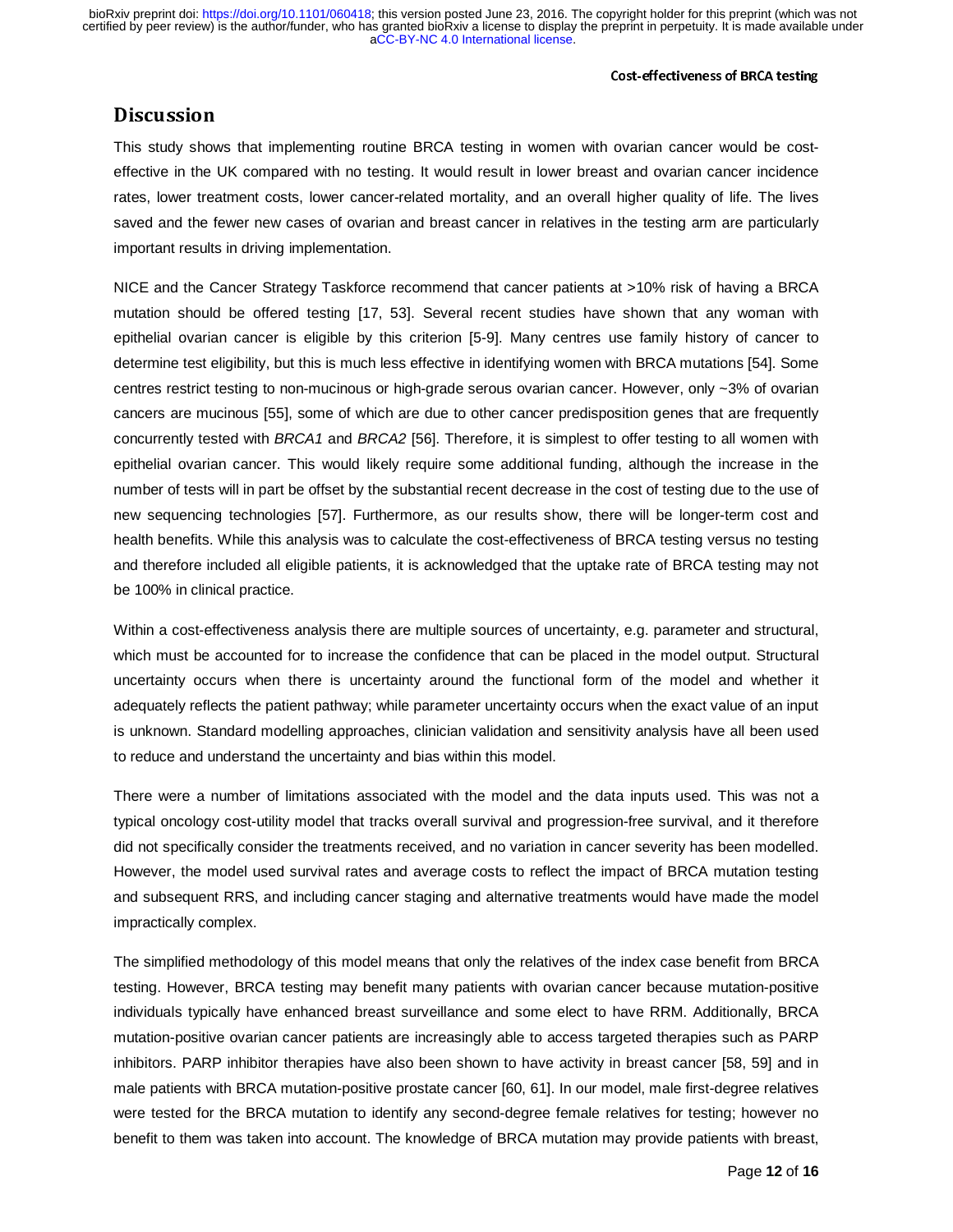#### Cost-effectiveness of BRCA testing

ovarian and prostate cancer access to targeted therapies that would not benefit patients without a BRCA mutation.

Another limitation is that no mortality or morbidity was considered for RRS; although this may bias the analysis in favour of testing, the rates of mortality and morbidity are generally low [31].

Patients with a BRCA mutation who choose not to receive RRS are still eligible for increased surveillance; NICE clinical guidance 164 for familial breast cancer recommends that BRCA mutation carriers aged 30–49 years should undergo annual magnetic resonance imaging (MRI) surveillance, and those aged >40 years should have annual mammograms [17]. It is important to note that it was not possible to capture the benefit of increased surveillance in terms of earlier diagnosis of cancer, because the analysis did not specifically consider patients at different stages of their disease; however the extra surveillance costs have been included and therefore the results can be considered conservative.

The NHS also recommend screening mammograms every 3 years in all women aged 50−70 years [17]. This was not included in the non-testing arm of the model for women who had a BRCA mutation. Again, this can be seen as a conservative assumption, since including the costs of screening patients who were unaware of the mutation would increase the costs in the non-testing arm, and therefore reduce the incremental costs between the two arms and reduce the ICER, making BRCA testing even more cost-effective.

A previously published study by Kwon et al in 2009 [62] estimated the cost-effectiveness of BRCA mutation testing in women with ovarian cancer in the USA, and the downstream benefits for the first-degree relatives of patients with a BRCA mutation from the option of undergoing RRS. The study found that BRCA testing of women with ovarian cancer and a personal history of breast cancer, a family history of breast/ovarian cancer, or of Ashkenazi Jewish ancestry, was cost-effective by preventing future breast and ovarian cancers among first-degree relatives with an ICER of \$32,018 per life year gained compared with no testing. This study cannot be directly compared with our results due to a number of differences, e.g. the analysis was based on US payer perspective, and BRCA testing was only performed on patients with a personal or family history of cancer or Ashkenazi Jewish ancestry. However, both studies concluded that BRCA mutation testing with the option of RRS in relatives of patients with a BRCA mutation was cost-effective compared with no testing.

The base-case analysis results show that germline BRCA mutation testing in women with epithelial ovarian cancer is cost-effective at a UK threshold of £20,000/QALY compared with no testing, with an ICER of £4,339/QALY. If all ovarian cancer patients are tested in one year, there would be 141 fewer new cases of ovarian cancer, 142 fewer new cases of breast cancer, and 77 fewer deaths. These findings are robust to changes in the parameters, with all sensitivity analyses producing an ICER below £20,000/QALY, and the probability that BRCA testing is cost-effective at this threshold is 99.9%. Implementing BRCA testing for all women with ovarian cancer would require some reorganisation of testing services and may have some upfront resource implications; however, the reductions in the number of cases of both breast and ovarian cancer would ease the burden of cancer treatments in subsequent years and result in reduced mortality rates for these cancers.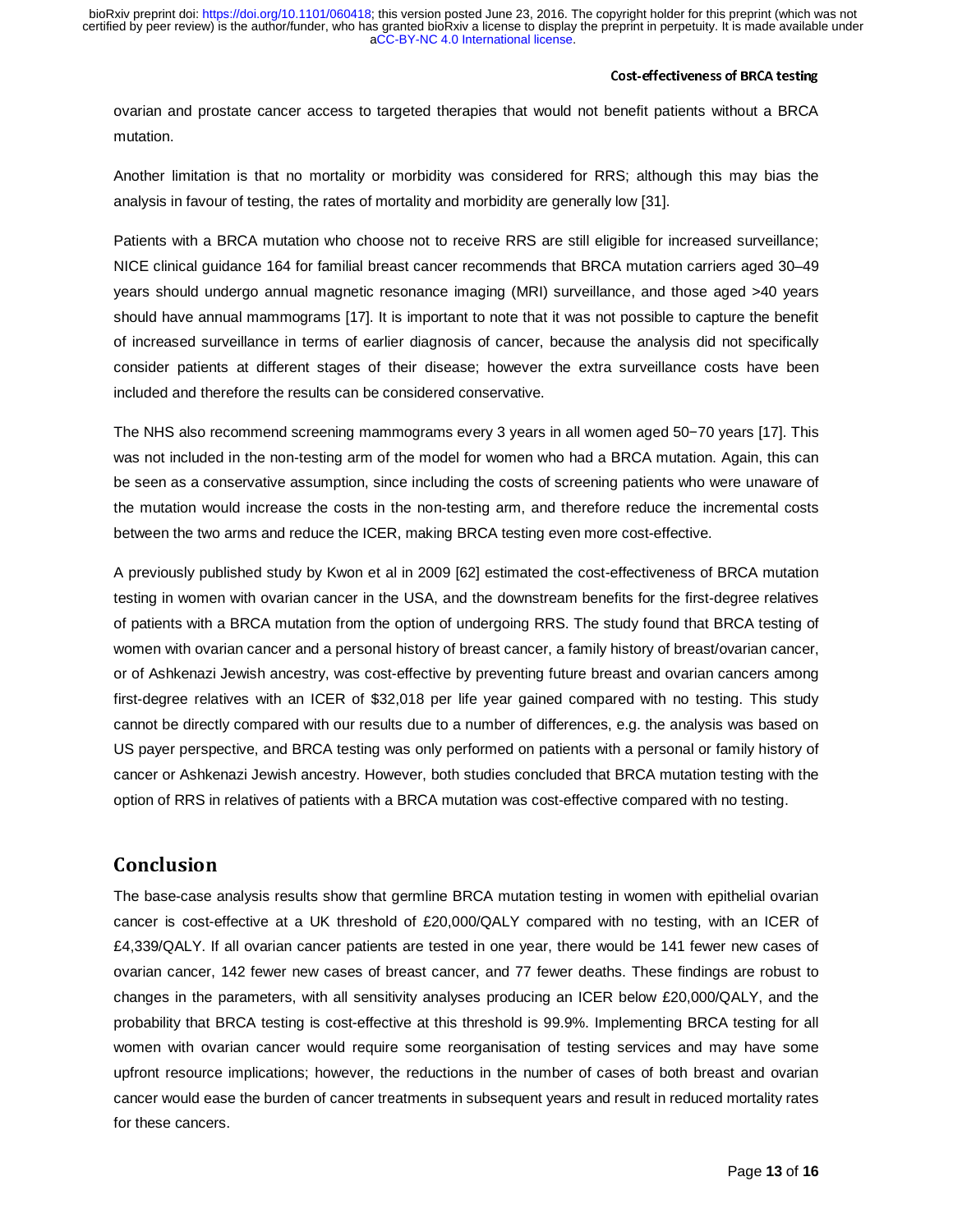- 1. Office for National Statistics. Cancer Statistics Registrations 2012, England (Series MB1). Available at http://wwwonsgovuk/ons/rel/vsob1/cancer-statistics-registrations--england--series-mb1-/no--43-- 2012/indexhtml Accessed 23 June 2015.
- 2. ISD Scotland. Cancer Incidence in Scotland (2013). Available at http://wwwisdscotlandorg/Health-Topics/Cancer/Publications/indexasp Accessed 23 June 2015.
- 3. Welsh Cancer Intelligence and Surveillance Unit. Ovarian cancer (ICD10 code C56). Wales: trends in incidence 2001-2013. Available at http://wwwwcisuwalesnhsuk/officical-statistics-exel-files-of-trend Accessed 23 June 2015.
- 4. Cancer Research UK. Ovarian cancer incidence statistics 2013. Available at http://www.cancerresearchuk.org/health-professional/cancer-statistics/statistics-by-cancertype/ovarian-cancer/incidence#heading-Zero. Last accessed April 2016.
- 5. Alsop K, Fereday S, Meldrum C, et al. BRCA mutation frequency and patterns of treatment response in BRCA mutation-positive women with ovarian cancer: a report from the Australian Ovarian Cancer Study Group. J Clin Oncol. 2012; 30: 2654-63.
- 6. George A, Riddell D, Seal S, at al. Implementing rapid, robust, cost-effective, patient-centred, routine genetic testing in ovarian cancer patients. Available at http://biorxiv.org/content/early/2016/03/16/044024.full-text.pdf+html. Accessed April 2016.
- 7. Pal T, Permuth-Wey J, Betts JA, et al. BRCA1 and BRCA2 mutations account for a large proportion of ovarian carcinoma cases. Cancer. 2005; 104: 2807-16.
- 8. Risch HA, McLaughlin JR, Cole DE, et al. Population BRCA1 and BRCA2 mutation frequencies and cancer penetrances: a kin-cohort study in Ontario, Canada. J Natl Cancer Inst. 2006; 98: 1694-706.
- 9. Zhang S, Royer R, Li S, et al. Frequencies of BRCA1 and BRCA2 mutations among 1,342 unselected patients with invasive ovarian cancer. Gynecol Oncol. 2011; 121: 353-7.
- 10. Ledermann J, Harter P, Gourley C, et al. Olaparib maintenance therapy in patients with platinumsensitive relapsed serous ovarian cancer: a preplanned retrospective analysis of outcomes by BRCA status in a randomised phase 2 trial. Lancet Oncol. 2014; 15: 852-61.
- 11. Ledermann JA, El-Khouly F. PARP inhibitors in ovarian cancer: Clinical evidence for informed treatment decisions. Br J Cancer. 2015; 113 Suppl 1: S10-6.
- 12. Safra T, Borgato L, Nicoletto MO, et al. BRCA mutation status and determinant of outcome in women with recurrent epithelial ovarian cancer treated with pegylated liposomal doxorubicin. Mol Cancer Ther. 2011; 10: 2000-7.
- 13. Yang D, Khan S, Sun Y, et al. Association of BRCA1 and BRCA2 mutations with survival, chemotherapy sensitivity, and gene mutator phenotype in patients with ovarian cancer. JAMA. 2011; 306: 1557-65.
- 14. Antoniou A, Pharoah P, Narod S, et al. Average risks of breast and ovarian cancer associated with BRCA1 or BRCA2 mutations detected in case series unselected for family history: a combined analysis of 22 studies. American Journal of Human Genetics. 2003; 72: 1117-30.
- 15. Chen S, Parmigiani G. Meta-analysis of BRCA1 and BRCA2 penetrance. Journal of Clinical Oncology. 2007; 25: 1329-33.
- 16. Evans DG, Eccles DM, Rahman N, et al. A new scoring system for the chances of identifying a BRCA1/2 mutation outperforms existing models including BRCAPRO. J Med Genet. 2004; 41: 474-80.
- 17. NICE. Clinical Guideline 164 Familial breast cancer. Available at http://guidanceniceorguk/CG164 Accessed 15 July 2015.
- 18. James PA, Doherty R, Harris M, et al. Optimal selection of individuals for BRCA mutation testing: a comparison of available methods. J Clin Oncol. 2006; 24: 707-15.
- 19. Moller P, Hagen AI, Apold J, et al. Genetic epidemiology of BRCA mutations--family history detects less than 50% of the mutation carriers. Eur J Cancer. 2007; 43: 1713-7.
- 20. NICE. Guide to the methods of technology appraisal. Available at http://publications.nice.org.uk/guideto-the-methods-of-technology-appraisal-2013-pmg9. Accessed 18 April 2016.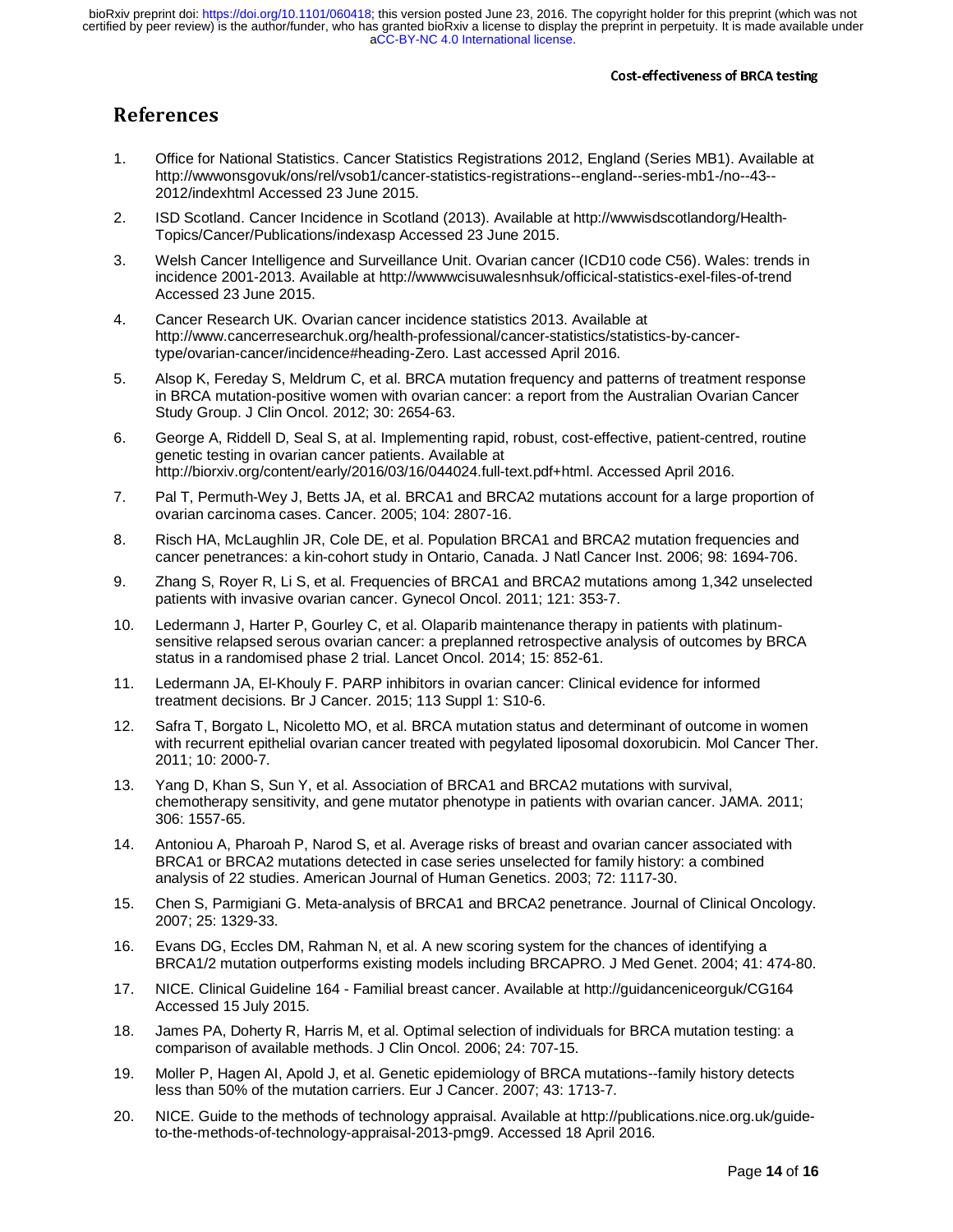- 21. Office for National Statistics. United Kingdom National Life Tables, 1980-82 to 2011-13. Available at http://wwwonsgovuk/peoplepopulationandcommunity/birthsdeathsandmarriages/lifeexpectancies/bullet ins/nationallifetablesunitedkingdom/2014-09-25 Accessed 01 March 2016.
- 22. Office for National Statistics. Breast Cancer (C50): 2009-2013, Five-Year Net Survival England. Available at http://www.cancerresearchuk.org/health-professional/cancer-statistics/statistics-bycancer-type/breast-cancer/survival#heading-One. Accessed 24 May 2016.
- 23. Office for National Statistics. Ovarian Cancer (C56 C57.0-C57.7): 2009-2013, Five-Year Net Survival, England. Available at http://www.cancerresearchuk.org/health-professional/cancer-statistics/statisticsby-cancer-type/ovarian-cancer/survival#heading-One. Accessed 24 May 2016.
- 24. Chai X, Friebel TM, Singer CF, et al. Use of risk-reducing surgeries in a prospective cohort of 1,499 BRCA1 and BRCA2 mutation carriers. Breast Cancer Res Treat. 2014; 148: 397-406.
- 25. Garcia C, Wendt J, Lyon L, et al. Risk management options elected by women after testing positive for a BRCA mutation. Gynecol Oncol. 2014; 132: 428-33.
- 26. Domchek SM, Jhaveri K, Patil S, et al. Risk of Metachronous Breast Cancer After BRCA Mutation-Associated Ovarian Cancer. Cancer. 2013; 119: 1344-48.
- 27. Office for National Statistics. Cohort Fertility, England and Wales, 2012. Available at http://www.ons.gov.uk/ons/taxonomy/index.html?nscl=Average+Family+Size#tab-data-tables. Accessed 20 October 2015.
- 28. Office for National Statistics. Population estimates for UK, England and Wales, Scotland and Northern Ireland. Mid 2014. Available at https://www.ons.gov.uk/peoplepopulationandcommunity/populationandmigration/populationestimates/ bulletins/annualmidyearpopulationestimates/2015-06-25. Accessed April 2006.
- 29. Rebbeck TR, Friebel T, Lynch HT, et al. Bilateral Prophylactic Mastectomy Reduces Breast Cancer Risk in BRCA1 and BRCA2 Mutation Carriers: The PROSE Study Group. Journal of Clinical Oncology. 2004; 22: 1055-62.
- 30. Meijers-Heijboer H, van Geel B, van Putten WLJ, et al. Breast Cancer After Prophylactic Mastectomy in Women with a BRCA1 or BRCA2 Mutation. The New England Journal of Medicine. 2001; 345: 159- 64.
- 31. Kauff N, Satagopan JM, Robson ME, et al. Risk-Reducing Salpingo-Oophorectomy in Women With a BRCA1 or BRCA2 Mutation. The New England Journal of Medicine. 2002; 346: 1609-15.
- 32. Kauff ND, Domchek SM, Friebel TM, et al. Risk-reducing Salpingo-Oophorectomy for the Prevention of BRCA1- and BRCA2-Associated Breast and Gynecologic Cancer: A Multicenter, Prospective Study. Journal of Clinical Oncology. 2008; 26: 1331-37.
- 33. Rebbeck TR, Lynch HT, Neuhausen SL, et al. Prophylactic oophorectomy in carriers of BRCA1 or BRCA2 mutations. The New England Journal of Medicine 2002; 346: 1616-22.
- 34. Domchek SM, Friebel T, Neuhausen SL, et al. Mortality after bilateral salpingo-oophorectomy in BRCA1 and BRCA2 mutation carriers: a prospective cohort study. Lancet Oncology. 2006; 7: 223-29.
- 35. Finch AP, Beiner M, Lubinski J, et al. Salpingo-oophorectomy and the risk of ovarian, fallopian tube , and peritoneal cancers in women with a BRCA1 or BRCA2 mutation. JAMA. 2006; 296: 185-92.
- 36. Domchek SM, Friebel TM, Singer CF, et al. Association of Risk-Reducing Surgery in BRCA1 or BRCA2 Mutation Carriers with Cancer Risk and Mortalilty. American Medical Association. 2010; 204: 967-75.
- 37. NICE. Clinical Guideline 164 Familial breast cancer Costing report. Available at http://guidance.nice.org.uk/CG164. Accessed 15 July 2015.
- 38. The Royal Marsden NHS Foundation Trust, Institute of Cancer Research. Protocol 3 BRCA mutation carrier guidelines. 2013.
- 39. NHS. National Schedule of Reference Costs; 2014-15 All NHS trusts and NHS foundation trusts. Available at https://www.gov.uk/government/publications/nhs-reference-costs-2014-to-2015. Accessed 19 November 2015.
- 40. British National Formulary. BNF 69. 2015.
- 41. Health & Social Care Information Centre. Prescription Cost Analysis: England 2014 Overall Total.